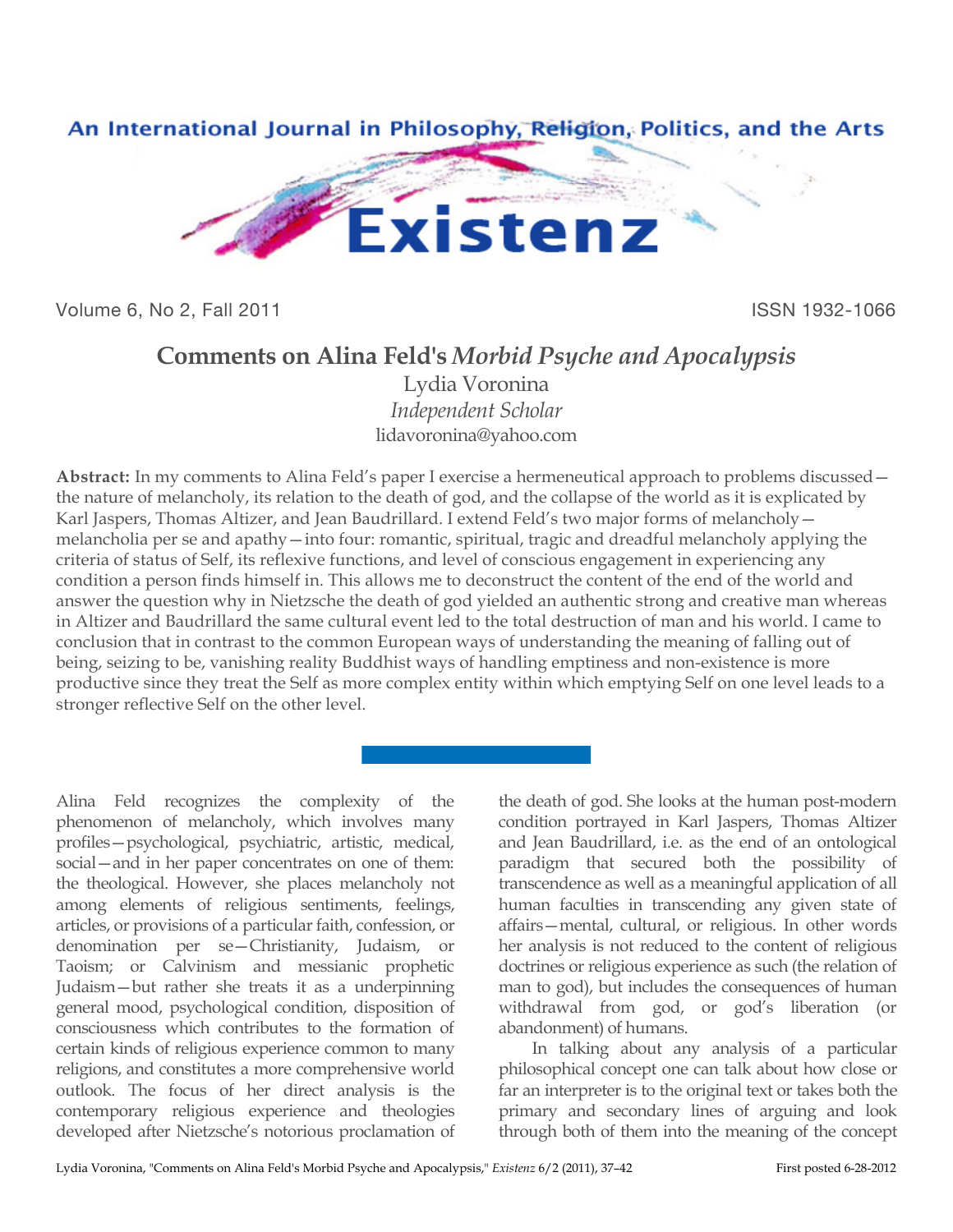under investigation in the attempt to unfold it further. I believe that the second approach is more applicable to Alina Feld vs. Jaspers, Altizer, Baudrilliard because each of these thinkers is phenomenologically inclined and therefore would welcome a hermeneutical approach to ideas. After all, these issues open the new ways and horizons of meaning related to the death of god, collapse of transcendence, and appearance of immanence as a new total horizon for the overall human spiritual habitat which can be further developed, built up, or reinterpreted once again.

I introduce three groups of cluster concepts which generate a wider context for a phenomenological interpretation of these problems: (1) melancholy, sloth, and dread; (2) death of god, border situation, and the end of self-consciousness; (3) non-being, not existing, and nothingness.

## **Melancholy—A Source of Creativity and Richness or of Dullness and Emptiness?**

For Altizer and Baudrillard, the human mental condition called melancholia used to be perceived until the beginning of the twentieth century as metaphysically and artistically rich and loaded with all kinds of implications for authentic human existence and provided fertile psychological soil for creative minds, and has now turned into something which robbed humans spiritually and intellectually, exhausted their culture, deprived them of any religious and existential hope, and made them victims of their own technological development for the entire twentieth century. Feld analyzes what has changed and explores whether it is due to a change inside humans themselves—their souls or minds—or the nature of what humans now call spiritual entities and values, or something in the cultural conditions that changed human self-perception. It might be a combination of all these factors that contributed to a fundamental shift of the Western cultural paradigm, the move away from the transcendental world of eternal essences into the phenomenological immediate experience.

Feld treats Jaspers, Altizer, and Baudrillard in different ways, sometimes putting their answers to the same questions very closely, almost in a parallel manner, sometimes juxtaposes them, and sometimes views them as complementing each other.

One needs to look into Jaspers' understanding of melancholy more in detail to contrast it more sharply with Altizer's and Baudrillard's views on the subject and following treatment of the problematic related to the death of god. For Jaspers it is not crucial whether or not madness and melancholia are diseases; they could be a medical condition. But the important point is that they are something else; they expand standard human capacities and allow humans to move close to their outmost potentials: to sense absurd as such, like in religious faith, or to glance into the yawning of the abyss, or to feel total emptiness and anxiety. Humans are basically incomplete to grasp foundation of their lives and only when they find themselves close to the margins of live itself—in the so called border situation when the customary ideas of meaning of life are exhausted, uncertainty penetrates into every inch of the mind as one faces Angst—their psyche begins to generate authentic awareness of one's own existence. Moreover, the border situation resulted either from an individual's overworked psyche or from an implosion of all collective cultural landmarks calls on human mind to exercise reflections endlessly and therefore constitutes the danger of diffusing rationality of human spiritual quest. Here the leap into pure transcendence must be performed in order to curb the run-away psyche.

According to Jaspers, transcendence does not constitute a rational move, an inference from a given dead-end psychological state to a place or level in human mind which would provide a person with metaphysical clarity and security. It is a complex inner effort which involves various human faculties and which leads through a radical transformation of entire matrix of human being into the depths of something fundamentally other than a solid foundation of human life, into authentic freedom and unrestricted creativity of the Self. In other words melancholy, no matter how heavy on a human psyche it could be, was a rather positive, enriching, heuristic, and basically rewarding experience. Jaspers claims that the inner core of humanity that is revealed through transcendence in Existenz can serve humans well in the time of cultural upheavals, religious crisis, or social and political terror.

Feld continues that Altizer sees melancholy in a more pessimistic perspective. Melancholy is a state of torn consciousness, all-comprehensive paralyzing depression, inner emptiness, a state of innocence "of the amnesiac murderer of God and self"; it has lost selfidentity and self-responsibility and has transgressed itself into flat transcendence and blind immanency. It seems that melancholy in Jaspers was capable to engage Self, make it work harder, and lead to its ultimate integration in transcendence; while in Altizer, melancholy would disintegrate Self and deprive it of its complexity, its major reflexive capacity, and the sense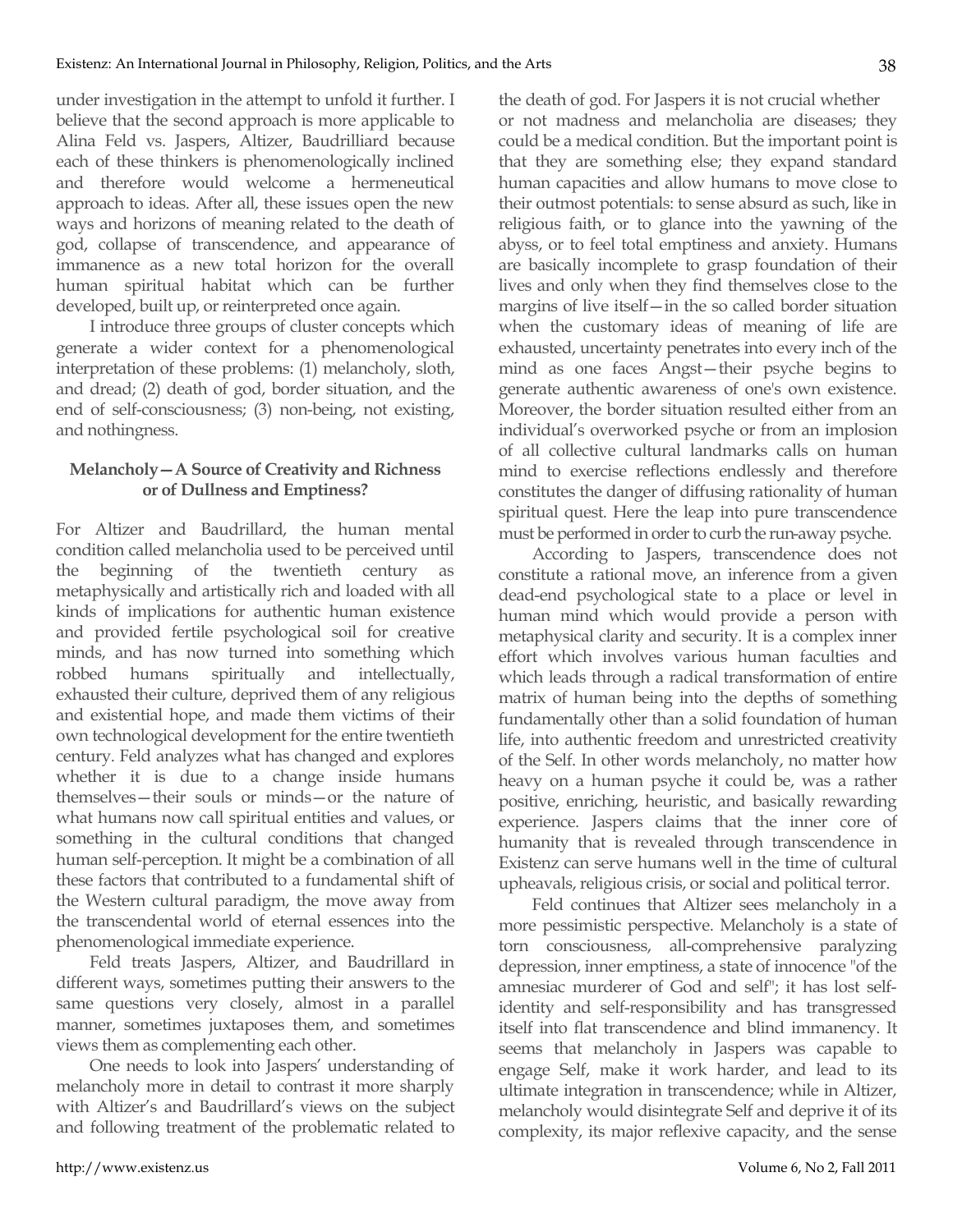of history as such. The stripped Self does not have an ability to see historic perspective and therefore cannot experience sense of guilt and cannot gain awareness of or assume conscious responsibility for whatever the Self is involved in.

Feld describes Baudrillard's views even more tragic: melancholy is a profound systemic boredom, the psychic disposition characterized with disappearance of the meaning of not only social and historic reality, but the individual who sinks into apathy, lacks any complexity, and inability to experience guilt. Baudrillard describes melancholy with adjectives such as total collapse or implosion of all meanings, a desert like psychic state with no pathos, emptiness to the point when there is no energy to feed even nihilism or any kind of denial.

Such a drastic change in appreciation of melancholy's spiritual and cultural role is related to the death of god. The Christian god who used to provide a foundation for spiritual and intellectual endeavor in the West has ceased to exist and the basic psychological and reflective mechanisms have stopped functioning as well. This begs the question, what role did god play in making melancholia to be the source of creative energy? Jaspers himself never associated a human faculty of transcendence entirely with a religious faith; rather he shared the traditional Enlightenment views on religion though he admitted its complexity, deep roots in human psyche, and significance for the whole Western culture. To answer this question, a closer look at the meaning of Nietzsche's pronouncement "God is dead" is in order. However, let me first make a couple of points that would, in my opinion, considerably clarify Feld's argument.

Following a common pattern, Feld divides all forms of melancholy into two major sub-groups. The first one includes those forms of melancholia associated with a symbolic depiction of melancholia such as depicted by Albrecht Dürer—a devastated and desperate but not indifferent mental state which could lead to certain creative efforts and which could yield some creative results. The second embodied in Lucas Cranach's painting is an apathic condition which leads to stagnation of mind, sinful sloth, disintegration of the psyche, and eventually to existential disaster. The three philosophers Feld deals with—Jaspers, Altizer and Baudrillard—need more sophisticated classification of various mental dispositions traditionally called melancholy that lead to the contemporary theologies based on the absent god. I suggest putting major forms of melancholy into four categories applying the status of Self, its reflexive functions and level of conscious engagement in experiencing any condition, as criteria for such a classification. They are as follows:

*Romantic Melancholy*. Is considered the most common form of melancholy. A person experiences sadness, disillusionment, frustration over the fact that all the outside options that make life livable seem exhausted, such as society, upbringing, education, religion, culture. Life is slipping away in endless elegiac regret, but it still would make sense to stop it; one just has to really engage in creativity. Such disposition makes one's Self stronger and motivates psyche and mind to find new existential possibilities for oneself. Jaspers operates with this meaning of melancholy a lot. The outside world is a dead-end.

*Spiritual Melancholy*. Such as desperation and sinful sloth, it is more radical and overwhelming frustration than romantic melancholy because it penetrates deeper into human psyche and touches on capacities of one's Self to generate the meaning of life, to unfold interests, or to discover the value of and exercise potentials of the Self itself. The inside world is a dead-end. The person's inner gaze is empty.

*Tragic Melancholy*. Takes place when both the outside and inside existential options reach the point of exhaustion. Life as such has no meaning, not because a person has not discovered it yet or has lost it for a while. Essentially, everything is in vain. But a person cannot give it up yet and, having gathered all his potentials, having put his mind in total concentration, and having focused all his talents, engages himself into s deadly struggle for meaningful existence. It is a very active state spiritually and intellectually.

*Dreadful Melancholy*. Occurs when a person becomes aware of not only profound indifference of the world, but its intrinsic destructive potentials directed toward him. Now the being discloses itself not only as emptiness and nothingness, but as aggressive occurrence which threatens to annihilate a human both spiritually and physically. The dread torments and ultimately paralyzes the Self precisely because the Self strongly and passionately resists it. All apocalyptic world paradigms presuppose the doomed world and the defeated Self. When the Self gives in to any condition, both outside and inside, which overpowers it, swallows it or diminishes its presence and its identity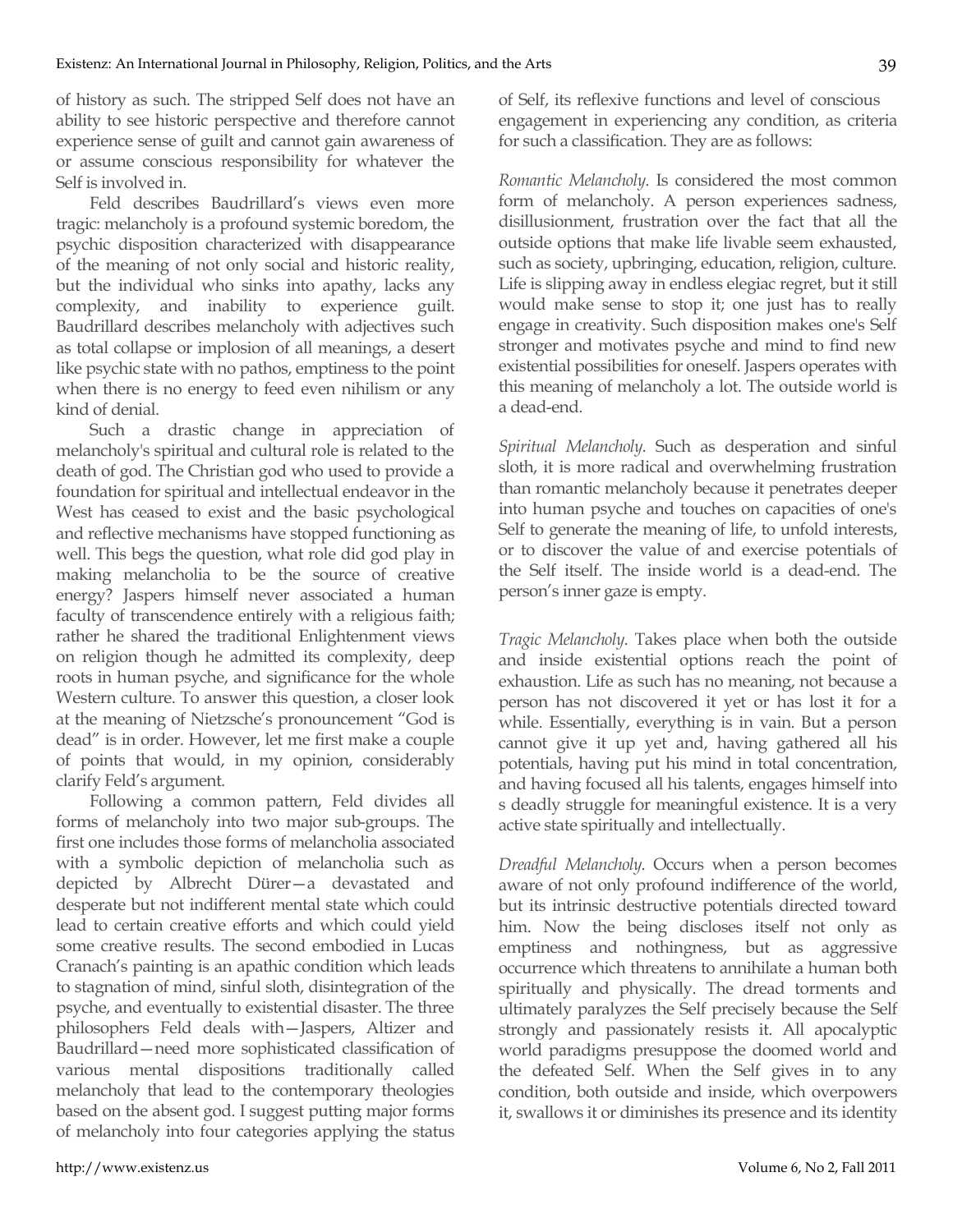down to zero the world as making sense and having meaning also disappears.

In each form of experience, the Self goes through significant transformation; there is a long way from feeling lonely, elegiac, and indifferent to being frustrated with basic vanity of life and loosing the Self in the apocalyptic millstones. Bu now I return to Feld's analysis of the postmodern mind in Altizer and Baudrillard who operate with the meaning of dreadful melancholy.

## **The Death of God**

Human history can testify to the fact that gods have been dying all the time, even the most powerful ones like Odin or Tiamat, and death in various mythologies and religions was used as means of delivery of very important points. Christianity as no other religion in the world has been building its most basic messages around the meaning of death. Christians of any kind are fascinated with all kinds of death. Death is a major event in the Christian narration; a human death by crucifixion is a real physical and historical event; death as conquered via resurrection; various apocalyptic visions of the future calamities; human death vs. lifeafter-death; death as neutralized by eternal life, etc. But the Christians vehemently opposed any hint or slightest possibility of death of the God, the all-mighty, eternally omnipresent, and infinitely omniscient.

However, first Hegel inadvertently, by postulating that religion in general and the Christian god in particular were visual and sensuous, alienated and immature, forms of the Spirit engaged into the process of self-actualization and unfolding itself in human history, and were supposed to be overcome by philosophy as a conceptual, more advanced, form of self-presentation and self-recognition; and then Nietzsche explicitly, by announcing the death of god from the hands of people themselves when they realized that they do not need him any longer, challenged the existence of the Christian God.

Some historical developments of the twentieth century among which are two world wars, numerous accounts of ethnic cleansing, diminishing economic and political dominance of the West, increasing awareness of the horizons of other cultures also seriously contributed to the profound shattering of the absolutely secured status of God in Christianity. Theologians and philosophers began intellectual appropriation of these

events and came up with new formulations, conceptions, and theories about what has happened.

For Thomas Altizer the death of God is a logical continuation of God's kenotic pouring himself out into the world in creation, incarnation, crucifixion, and resurrection. God gave everything he had to humans, sacrificed himself for humans' sake, and relinquished his powers to humans. Furthermore, God will reach complete fulfillment in Apocalypse, in his total opposite, and thereby will complete transformation of the transcendence into immanence, dissolving the grounds both for absolute truth as objective, universal and apodictic knowledge about the world and for the mere subjectivity and inwardness of an autonomous individual mind. The results are rather devastating the apocalypse for a future Self, all-comprehensive flat depression, inner emptiness, absence of selfdividedness, all actors in the drama of the good and evil have left the scene. Finally the world itself, according to Baudrillard, has lost its characteristics of physical reality; it became de-realized and turned into hypo-reality. Indeed, the world now has transformed into the dead body of God, void of divine presence, the god's total Other; what was supposed to be god's creation and outreach became destruction and inversion.

Altizer and Baudrillard were not the only ones who would think alone these lines. There were other intellectual attempts to explore the state of metaphysics, human condition, and transformation of Christian religion after the death of god. Karl Barth, Dietrich Bonheoffer, Martin Heidegger, Martin Buber, Hans-Georg Gadamer, Jacques Derrida, Gianni Vattimo, Jean-Luc Marion—they all took a challenge of the loss of ultimate security blanket as a result of weakening reason in post-theistic world and managed to turn a seeming spiritual tragedy into an intellectual and even religious gain for the West. They do not have such a gloomy dead-end picture of Christendom after the death of Christian god. Just the opposite, this event would bring another chance to even deeper appropriate the Christian message, widen the space in which interaction between God and man takes place, make human psyche more complex and further integrate human morality.

I submit that philosophers pursued the issues of human religiosity and reflexivity in the post-theistic culture in such opposite directions due to the fact that their views on the structure of human psyche and the effects of the loss of god as an absolute authority in truth, beauty, and the good on human life and human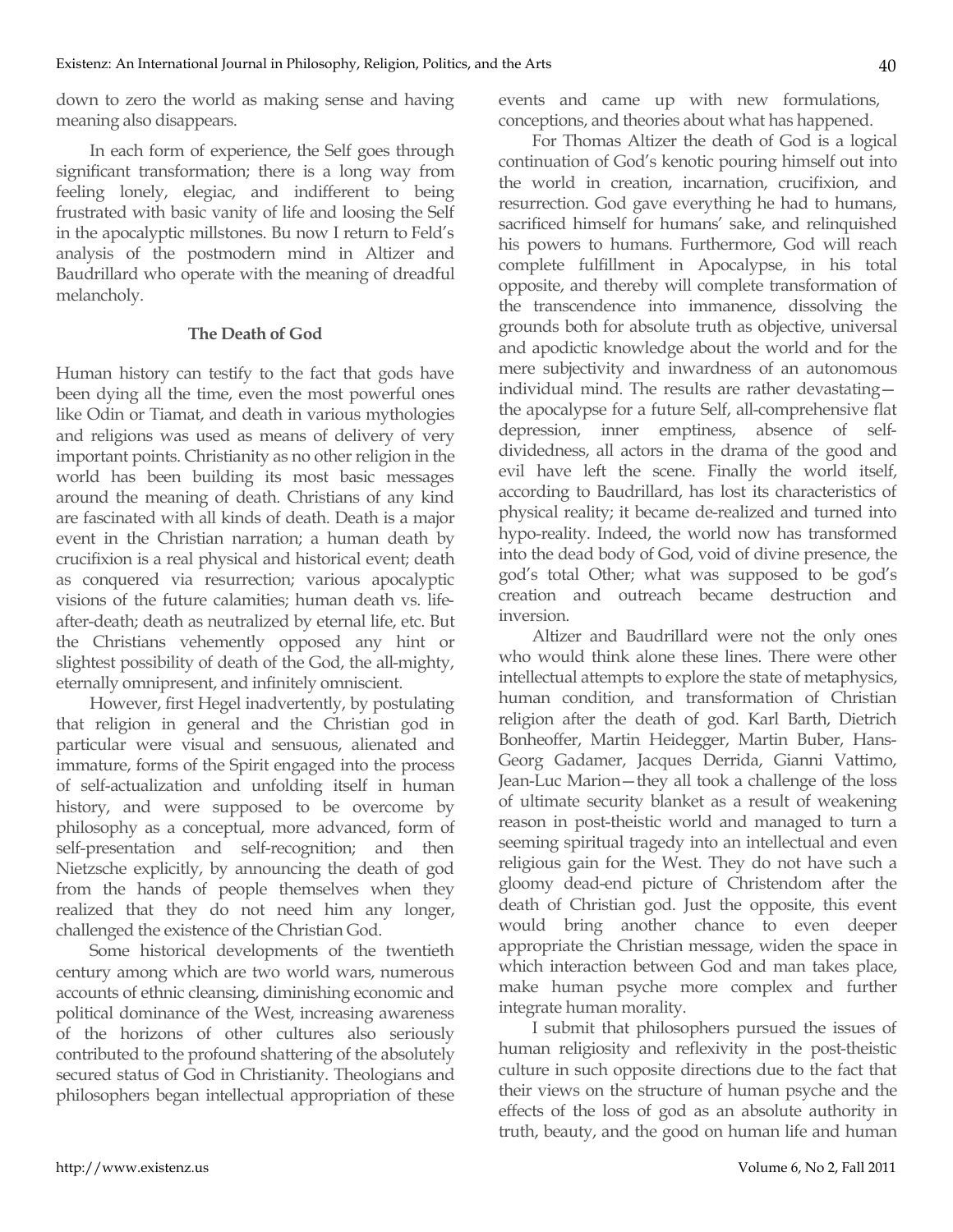mind significantly divert. The outcome depends on how deep this impact penetrates into human psyche, which states, forms, layers, and profiles of consciousness it touches, and how humans can experience and intellectually work through the loss, absence, non-existence, and other negative indicators of presence in general.

Likewise, the death of god for Nietzsche was a precondition of the birth of a true authentic man—in his view, it brings forth a strong self-reliant man, thriving, and full of live and creativity; while for Altizer and Baudrillard the death of god is an instrument of psychological devastation, cultural exhaustion, spiritual pauperization, and ultimately the ontological annihilation of modern man. Is the death of god a gift or curse for the Western humanity?

## **Non-Being, Not Existing, and Nothingness**

If we approach the death of god as an event in Western spiritual life in the similar way as we would approach a human death we have to deal with experience of the loss. Obviously, experience of the lost god or absence of god is not the same as the absence of experience of god. Grieving or feeling devastated, left behind, robbed of something dear, violated, depressed, empty are normal elements of mourning and express the fact that there is a void in the world which a human soul has to deal with and makes an effort to fill it with something meaningful. One could easily take Freud's line here and distinguish between the mourning and melancholic states of the psyche following the event of death. The first one is normal, temporary, and leads to repairing and reestablishing the wholeness of the shattered world; the second, according to Freud, is abnormal, longer or even permanent and leads to the damage of the psyche itself. In other words, there is a wounded Self behind melancholy; a piece of the Self is missing, a certain capacity to react, sustain, and articulate emotions is negatively affected. That, in turn, generates all kinds of occurrences in the human psyche as a whole: denials, defense, repression and suppression, transference, substitution, compensation, development of alternative Ego, guilty consciousness, sublimation, etc. The state of melancholy mobilizes all levels of the psyche—the conscious, semi-conscious, and subconscious, and all layers of the Self structure. Emotions, reason and the will are summoned to work harder to reflect on the damage and bring to positive awareness the very fact of loss, the meaning of absence, and the presence of void. Within the human psyche various reflective mechanisms begin to reshape themselves and relationship between them is becoming more complex. For example if an experiential emotional Self is damaged and if the trauma is clarified and understood by a rational Self in the process of becoming aware of the event, the thirst Self, having received cathartic experience as a result of understanding by the rational Self, becomes repaired and the rational Self expands the scope of its conscious experience.

In my opinion, a philosophical analysis of the Self stricken by the strongest and most radical form of melancholy, the dreadful melancholy, which is associated with deprivation of a man of god and following deprivation of life in the apocalypse, would yield richer results once analyzed by means of hermeneutical and phenomenological conceptual apparatus precisely because of its similarity to phenomena which are essentially given only in part, ambiguous by nature, buried-in-history, anything which is not-said-but-suggested, non-explicit, othersided. These are elements of reality that are not immediately given, but still are participating in the constitution of meaning of reality. Missing parts of the Self lost to melancholy, holes in damaged Ego, shaken and vanished gods, down-prized essences and emptied banks of secured moral values, de-naturalized and derealized things without shadows, over-stocked hyperrealities and deity as past-away superfluous entity are not short of presence; rather their presence is dynamic, pulsating, and constantly changing. Their presence is real inasmuch as it is appropriated as meaning. They do not make us and our lives paralyzed with apocalyptic horror of triple nihilism —no god, no Self, no reality. All these are just challenging experiences that call on human creativity and will. Each person comes of short of something; each one is in this or that way crippled and has to adapt to oneself and to a world that is crippled as well. Deformity in melancholy is not a disease; deformity of the world without god, i.e. without order, certainty, and security, is not a curse.

Based on what Altizer and Baudrillard wrote about melancholy one can say that the difference between existentialist and the postmodern concepts of the death of god is how and to what degree a Self has been affected. For existentialists the end of metaphysics led to the beginning of the authentic Self; to become real a person in nearly mystical religious or other inner experience of transcendence was supposed not only reappropriate lost objective meaning of the truth, values, and beauty, but firstly and mostly create himself. Those